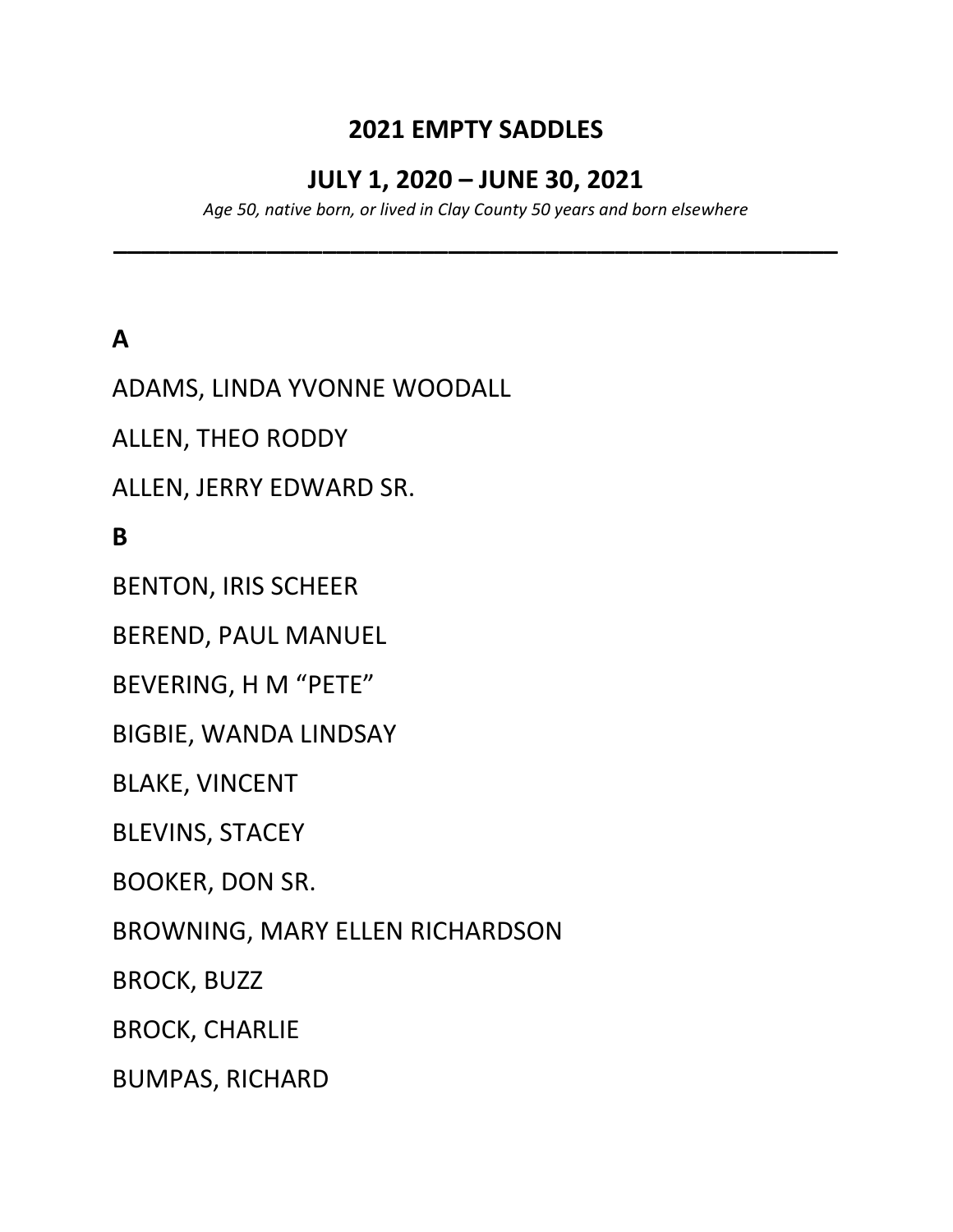BURLESON, RONNIE

C

CALLAWAY, WILEY FRANKLIN

CASTLE, BRENDA GUNTER

CATLIN, SCOTT

CLARK, CARROLL LEON

COOKSEY, VALDA LEE RUTLEDGE

COLE, JUANITA

CURTIS, CAROLYN JOAN

D

DAVIS, MYRTLE MARIE CHAPMAN

DILLARD, CAROL ANN

DYER, FRANCES JANELLE FLINN

DOYAL, JERRY WAYNE

DOYAL, RANDY LYNN

DUNN, BRENDA ANN (MEDDERS)

E

EBNER-SPICE, KATIE JILL

ELROD, CONNIE BROWN

ECHOLS, ROYCE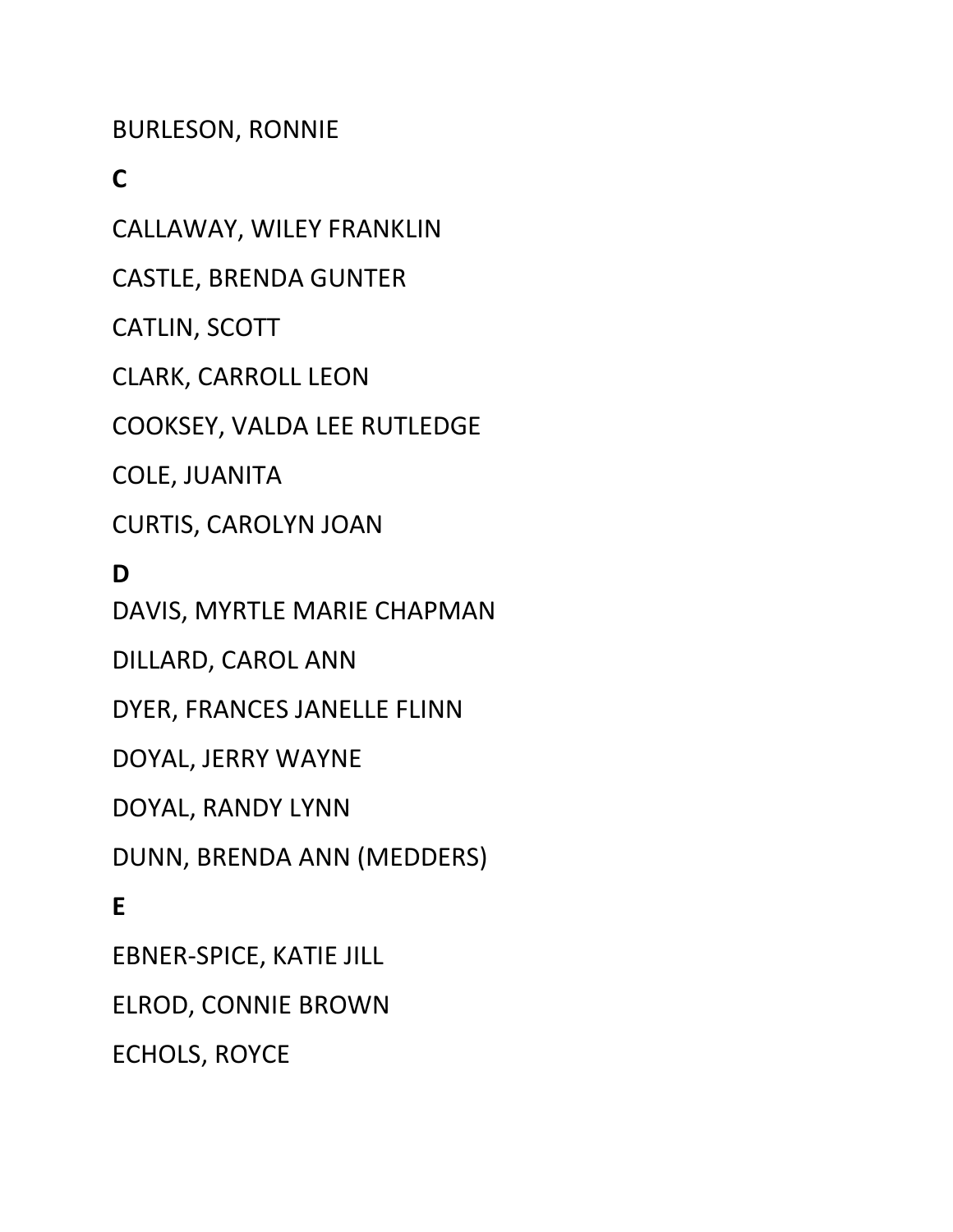ESSLER, SANDRA LEE

EVANS, J. D.

## F

FAULKNER, HELEN PARKER

FORCE, TILLIE BAYONA

FORE, LAMARYLIS GIBSON

FULLER, SYBIL MURDOCK

#### G

GILL, JACKIE

GILL, JOHN RICHARD

GRAY, REBA BURCH

GUICE, JOHN

GEE, NANCY MARSH

GREENE, BARBARA ANN ESTRIDGE

H

HARDING, WORSHAM ANDREW "ANDY"

HARDING, FRANKIE ZELL

HENDERSON, BILL

HENRY, LARRY CARL

HARDING, ANDY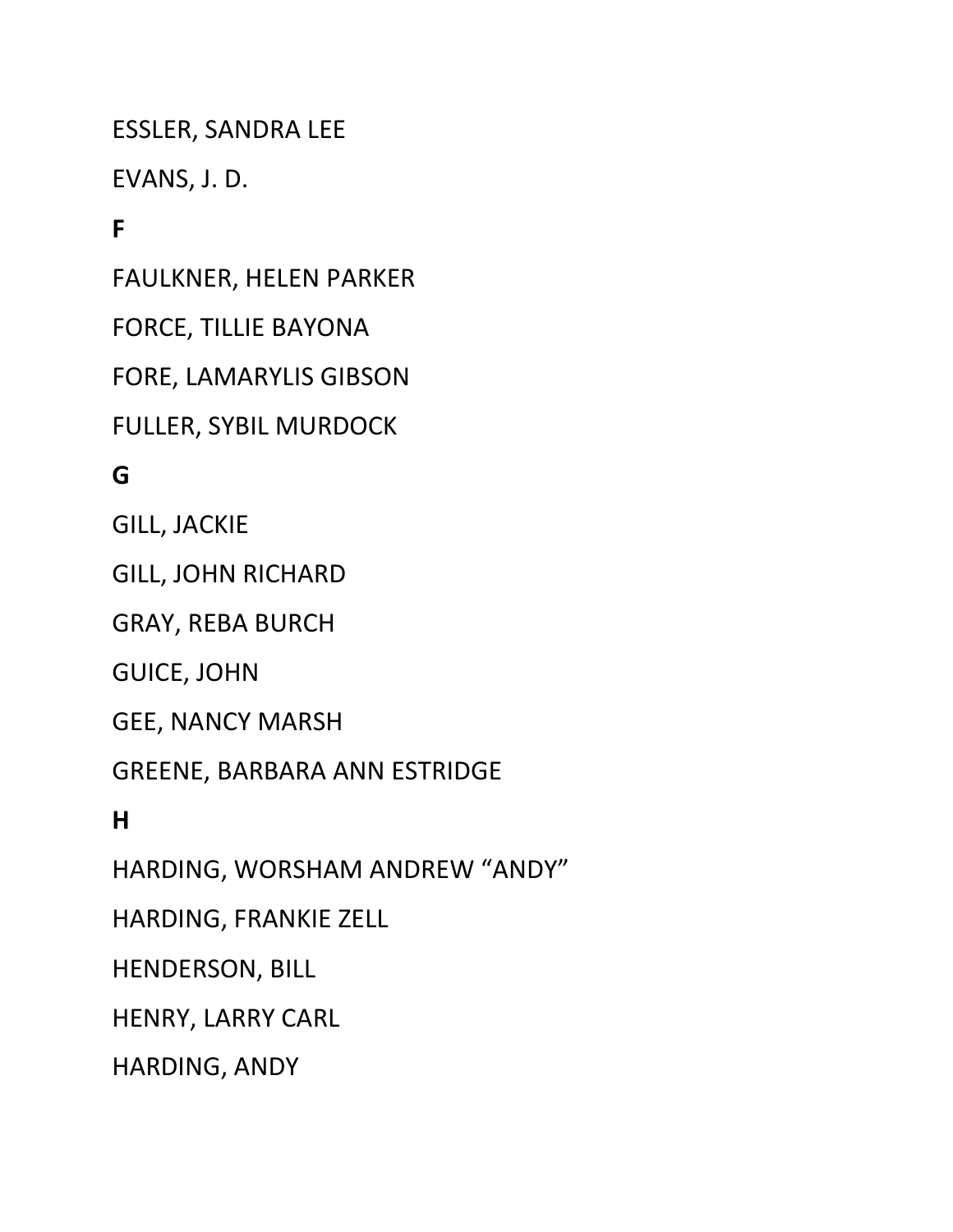HOOPER, CYNTHIA SAVAGE

I

J

JOHNSTON, JAMES RAY

JONES, ROBERT

JOHNS, IMOGENE TAYLOR

JORDAN, J. D.

#### K

KENNEDY, JIM

L

LANDRUM, FRANCES JANE "JIM" HARDING

LAWRENCE, ROBERT "BOB"

LEE, JERRY SR.

LOWERY, GAREY

LOWERY, HAROLD

LYDE, ROY LEE

#### M

MABERRY, GERALDINE BRIDGES

McCALIP, BILLY

McCLAIN, SAM JR.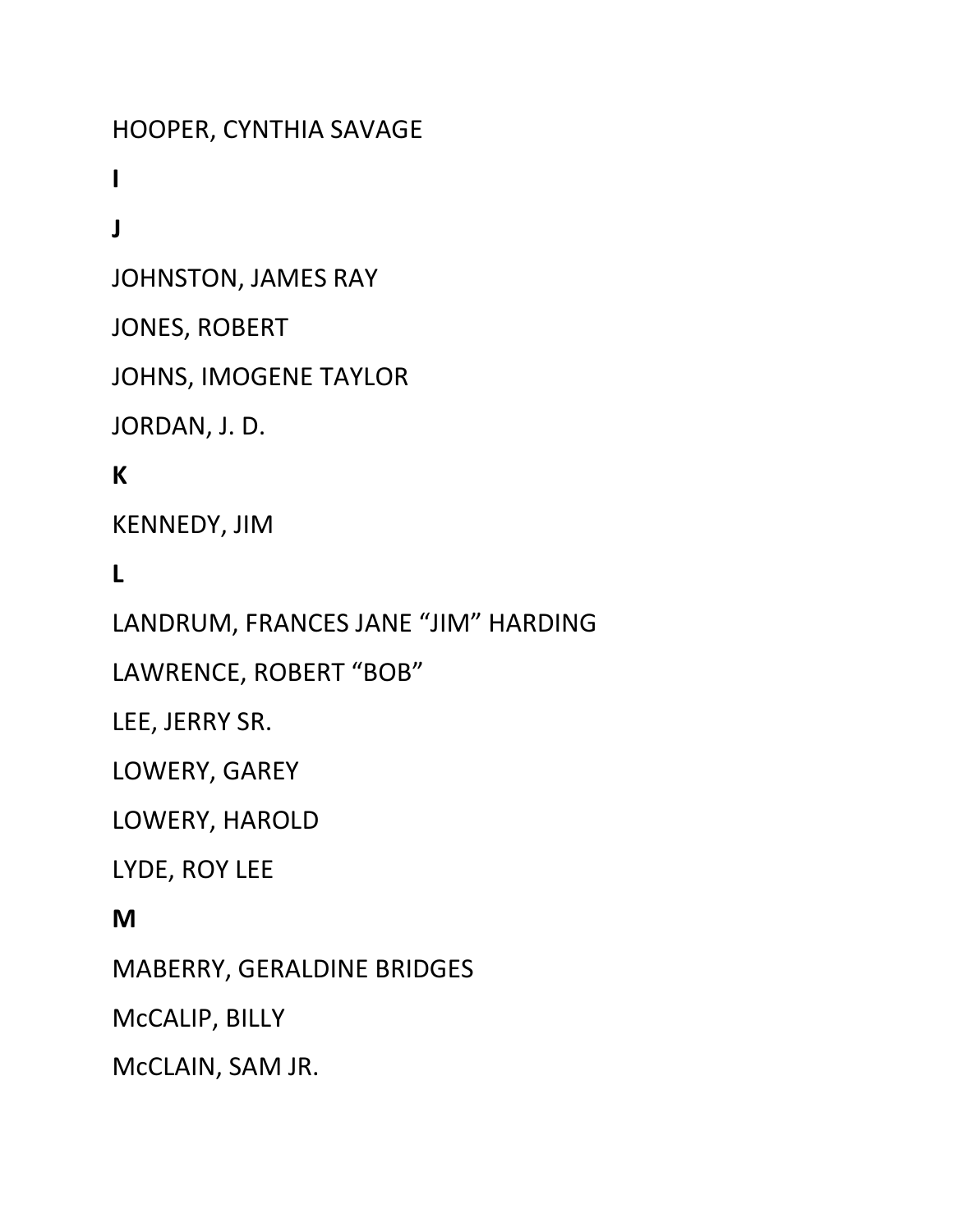McCLINTOCK, ANNIE BODDY McCORD, DARLENE HAMILTON MOORE, JIMMY DON MITCHUM, JAMES "SNOOPY" JR MURPHY, ANITA BUTLER N

NEWTON, HAROLD

NUNN, DANNY KEITH

### O

OBERMIER, JIMMY PAUL

OWEN, SADIE ANN ADAMS

#### P

PARR, COLLEEN STARNES

PATTERSON, KATHRYN

PEDEN, MARSHELL LEE

PENNINGTON, JIMMY RAY

PLEMONS, JANETTE

PRATHER, MARY COTTON

Q

R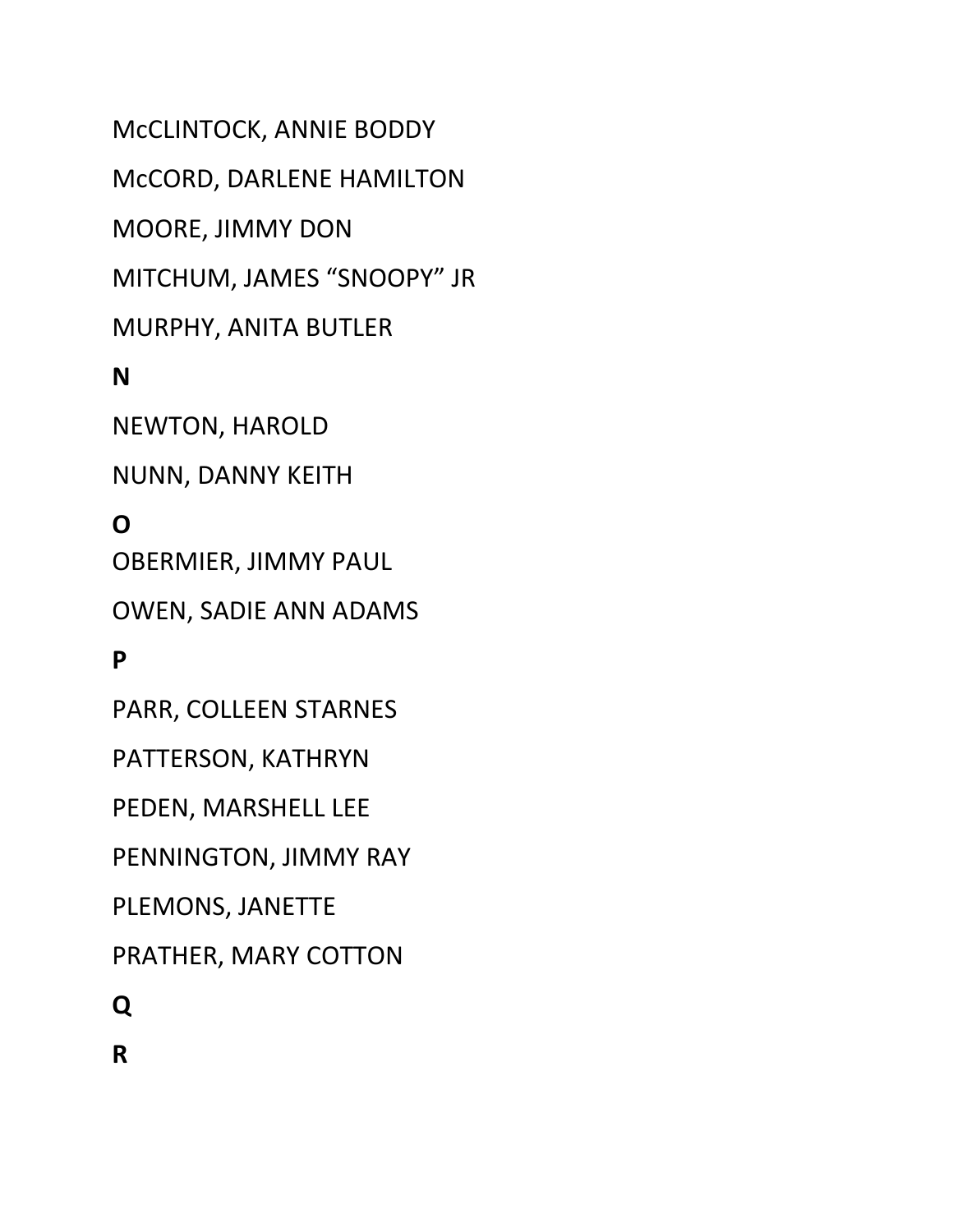RANEY, LEONARD WESLEY REESE, JANELL HUGHES REICHERT WILBURN EDWARD ROE, ALVIN WAYNE ROMINES, TOMMY S SEABOURN, STANLEY SEARS, CAROLYN MCCRAY SCARBER, PATRICIA THOMPSON SCARBER, GATHA NELL SHELTON, LILLIE LOTELLA JACOBS SKELTON, PARNELL SMIRL, LESLIE JAY SPARKMAN, CECIL DUDLEY SPENCER, MYRNA JOY HUGHES SPIKES, REBECCA WOOD STEWART, TOMMY JAMES T THOMAS, LINDA MARSHALL

THONTON, LINDA JONES